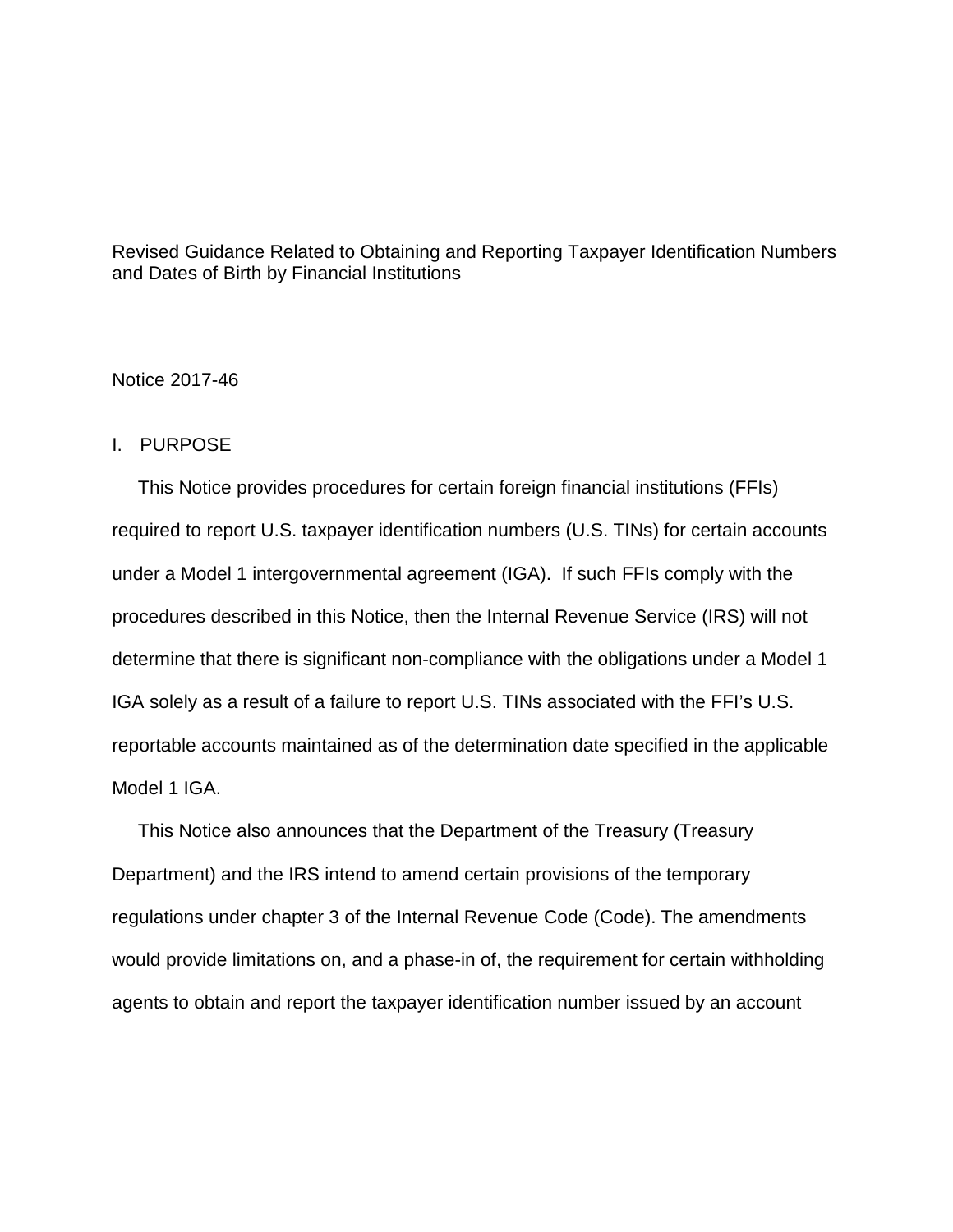holder's jurisdiction of tax residence (Foreign TIN) and, for an account holder that is an individual, the account holder's date of birth. The changes described in this Notice are intended to facilitate an orderly implementation of the obligation to obtain and report taxpayer identification numbers.

### II. BACKGROUND

 On March 18, 2010, the Hiring Incentives to Restore Employment Act of 2010, Pub. L. No. 111-147, 124 Stat. 71 (2010) (HIRE Act), added chapter 4 of Subtitle A (chapter 4), comprised of sections 1471 through 1474, to the Code. Chapter 4 (commonly known as the Foreign Account Tax Compliance Act, or FATCA) addresses noncompliance by U.S. taxpayers holding foreign financial accounts or assets. FATCA requires certain FFIs to report to the IRS information about financial accounts held by U.S. taxpayers or foreign entities in which U.S. taxpayers hold certain ownership interests. In order to facilitate the exchange of information on financial accounts held by U.S. taxpayers, the Treasury Department collaborated with foreign governments to develop two alternative model IGAs (Model 1 IGA and Model 2 IGA) that are intended to provide an effective and efficient means for complying with FATCA while reducing the burden FATCA compliance imposes on financial institutions. The Model 1 IGA provides that a reporting Model 1 FFI will report certain information on U.S. reportable accounts maintained by the FFI to the partner jurisdiction tax authority, which will automatically exchange such information with the U.S. Competent Authority.

- 2 -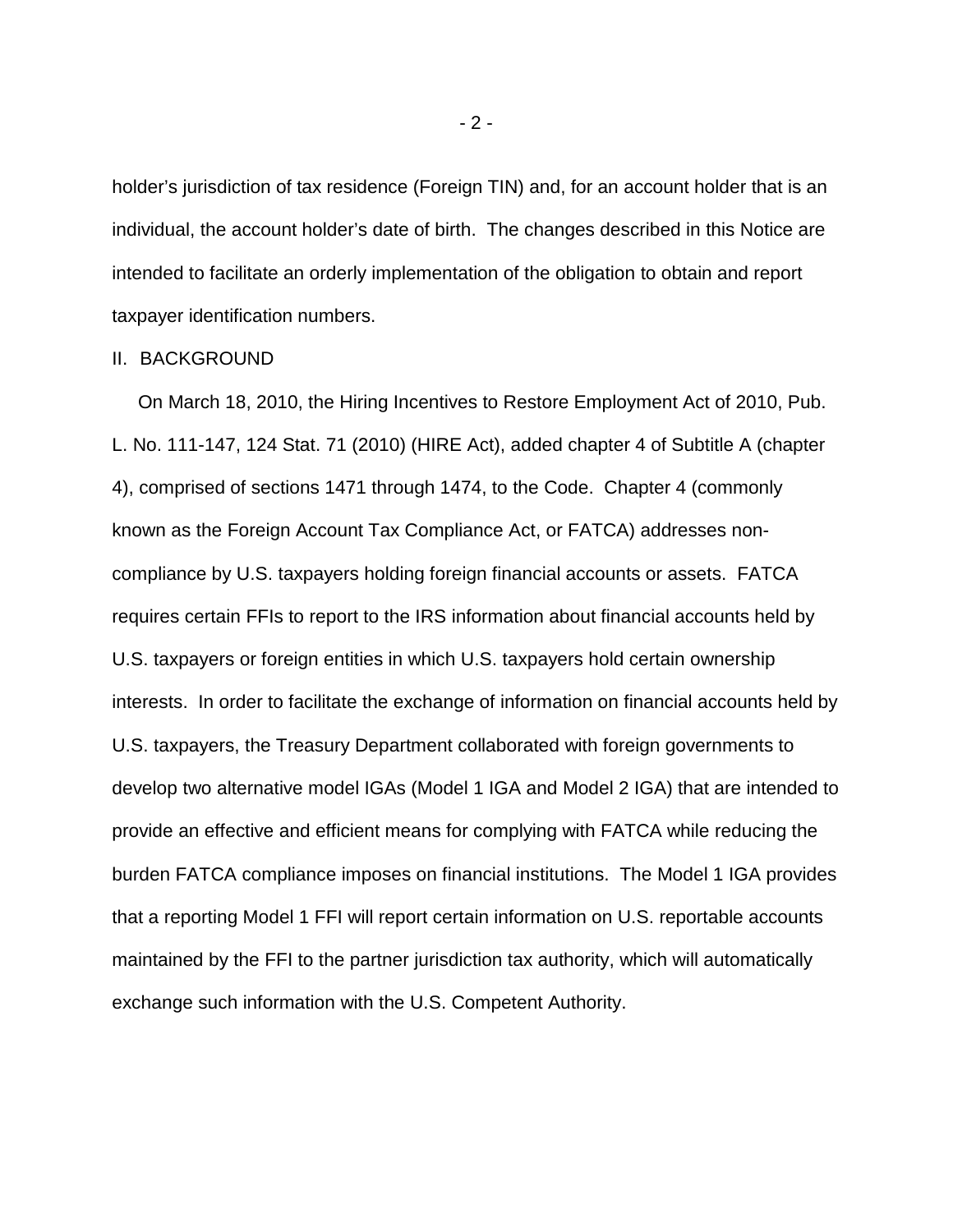On January 17, 2013, the Treasury Department and the IRS published final regulations under chapter 4 (T.D. 9610, 78 F.R. 5873) (2013 final chapter 4 regulations). On March 6, 2014, the Treasury Department and the IRS published temporary regulations under chapter 4 (T.D. 9657, 79 F.R. 12812) (2014 temporary chapter 4 regulations). On March 6, 2014, the Treasury Department and the IRS also published temporary regulations under chapters 3 and 61 and section 3406 (T.D. 9658, 79 F.R. 12726) (temporary coordination regulations) to coordinate the regulations under those provisions with the 2013 final chapter 4 regulations and the 2014 temporary chapter 4 regulations. On January 6, 2017, the Treasury Department and the IRS published final regulations under chapter 3 (T.D. 9808, 82 F.R. 2046) (final chapter 3 regulations) and chapter 4 (T.D. 9809, 82 F.R. 2124) (final chapter 4 regulations), which generally incorporated the 2014 temporary chapter 4 regulations and the temporary coordination regulations. At the same time, the Treasury Department and the IRS published temporary regulations under chapter 3 (temporary chapter 3 regulations) and chapter 4 to supplement certain provisions of the final chapter 3 regulations and the final chapter 4 regulations.

## III. REQUIREMENT FOR REPORTING MODEL 1 FFIS TO REPORT U.S. TINS

#### A. Background

 Each Model 1 IGA provides that a reporting Model 1 FFI shall be treated as complying with, and not subject to withholding under, section 1471 of the Code if the partner jurisdiction complies with its obligations under the IGA with respect to such financial institution and such financial institution complies with its reporting and

- 3 -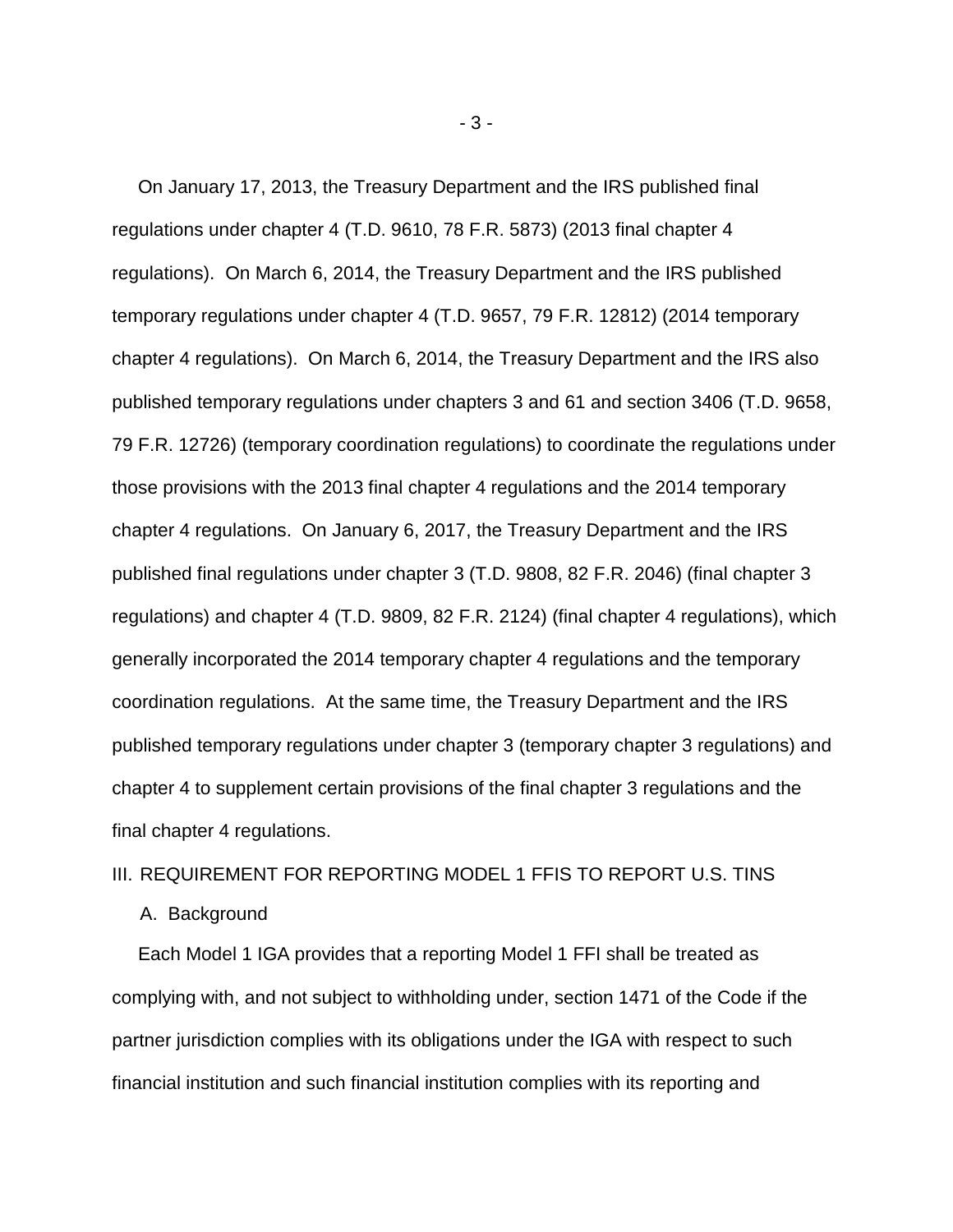registration obligations in accordance with the IGA. Each Model 1 IGA also provides that the United States shall not require a reporting Model 1 FFI to withhold tax under section 1471 or 1472 of the Code with respect to an account held by a recalcitrant account holder (as defined in section 1471(d)(6) of the Code) or to close such account if the U.S. Competent Authority receives certain information specified in the Model 1 IGA with respect to such account.

 The information required to be reported by a reporting Model 1 FFI includes the U.S. TIN of each specified U.S. person that is an account holder and, in the case of a non-U.S. entity with one or more specified U.S. persons who are controlling persons, the U.S. TIN of each controlling person (required U.S. TINs). Notwithstanding this reporting requirement, before 2017, a reporting Model 1 FFI was not required to report a required U.S. TIN for an account maintained as of the determination date specified in the applicable Model 1 IGA (preexisting account) that is a U.S. reportable account if the U.S. TIN was not in the reporting Model 1 FFI's records. Similarly, a reporting Model 1 FFI was required to report the date of birth only if the date of birth was in the reporting Model 1 FFI's records. Partner jurisdictions have committed to establish rules for 2017 and subsequent years requiring reporting Model 1 FFIs to obtain and report the required U.S. TINs for such accounts.

 Each Model 1 IGA requires that the partner jurisdiction obtain and exchange the information specified in the Model 1 IGA (including each required U.S. TIN) with respect to each U.S. reportable account. The suspension of withholding under sections 1471

- 4 -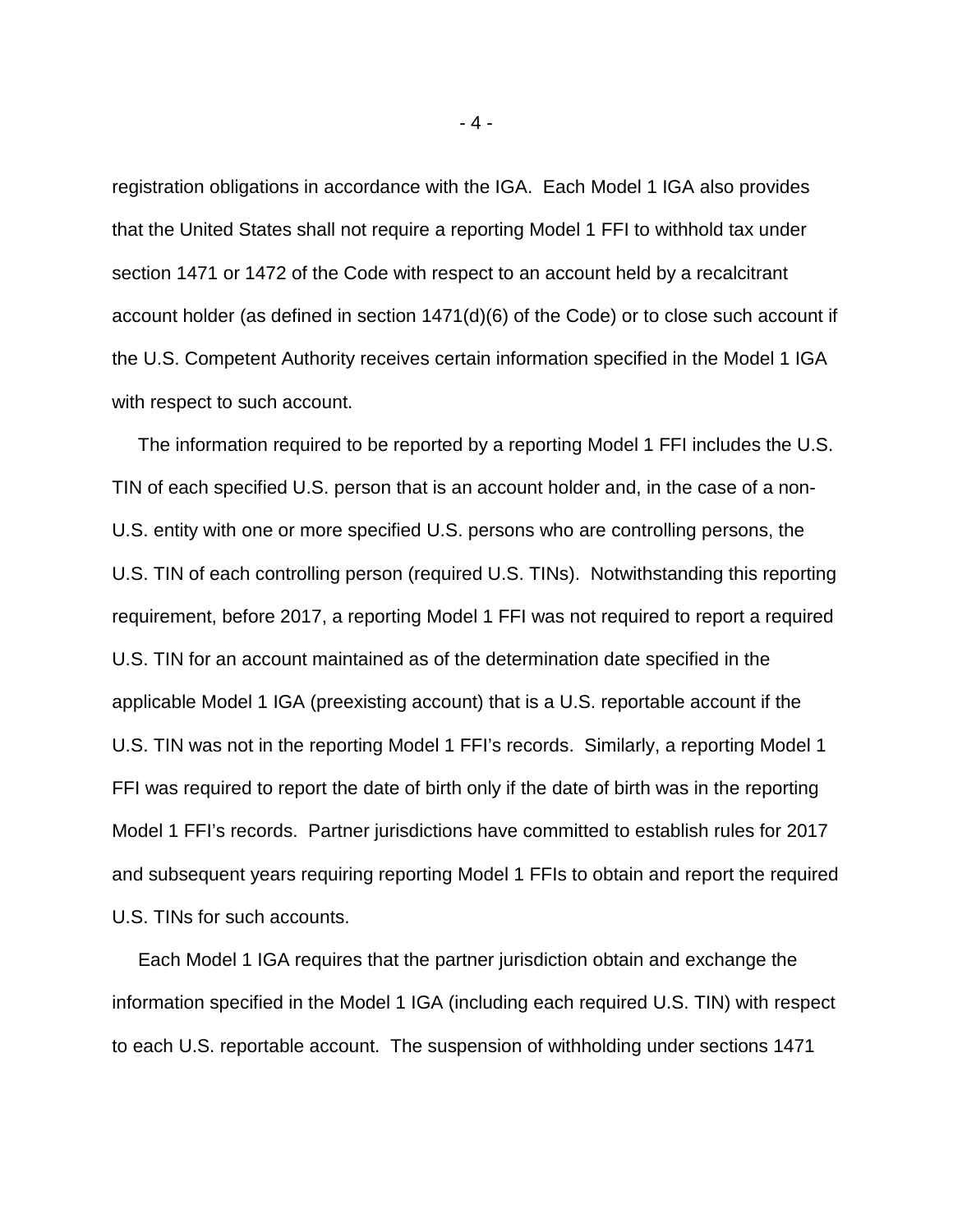and 1472 of the Code pursuant to each Model 1 IGA is conditioned on adequate reporting and exchange of information. If a reporting Model 1 FFI fails to report required U.S. TINs for U.S. reportable accounts, the U.S. Competent Authority may notify the partner jurisdiction competent authority that there is significant non-compliance with respect to the reporting Model 1 FFI, in accordance with the Model 1 IGA. If the reporting Model 1 FFI remains noncompliant for 18 months after such notification, under the relevant Model 1 IGA, the United States may treat the reporting Model 1 FFI as a nonparticipating financial institution that is subject to withholding under section 1471 of the Code.

# B. U.S. TIN Reporting by Reporting Model 1 FFIs

 The Treasury Department and the IRS understand that some reporting Model 1 FFIs need additional time to implement practices and procedures to obtain and report required U.S. TINs for preexisting accounts that are U.S. reportable accounts. Accordingly, with respect to reporting on preexisting accounts that are U.S. reportable accounts, for calendar years 2017, 2018, and 2019, the U.S. Competent Authority will not determine that there is significant non-compliance with the obligations under an applicable Model 1 IGA with respect to a reporting Model 1 FFI solely because of a failure to obtain and report each required U.S. TIN, provided that the reporting Model 1 FFI: (1) obtains and reports the date of birth of each account holder and controlling person whose U.S. TIN is not reported; (2) requests annually from each account holder any missing required U.S. TIN; and (3) before reporting information that relates to calendar year 2017 to the partner jurisdiction, searches electronically searchable data

- 5 -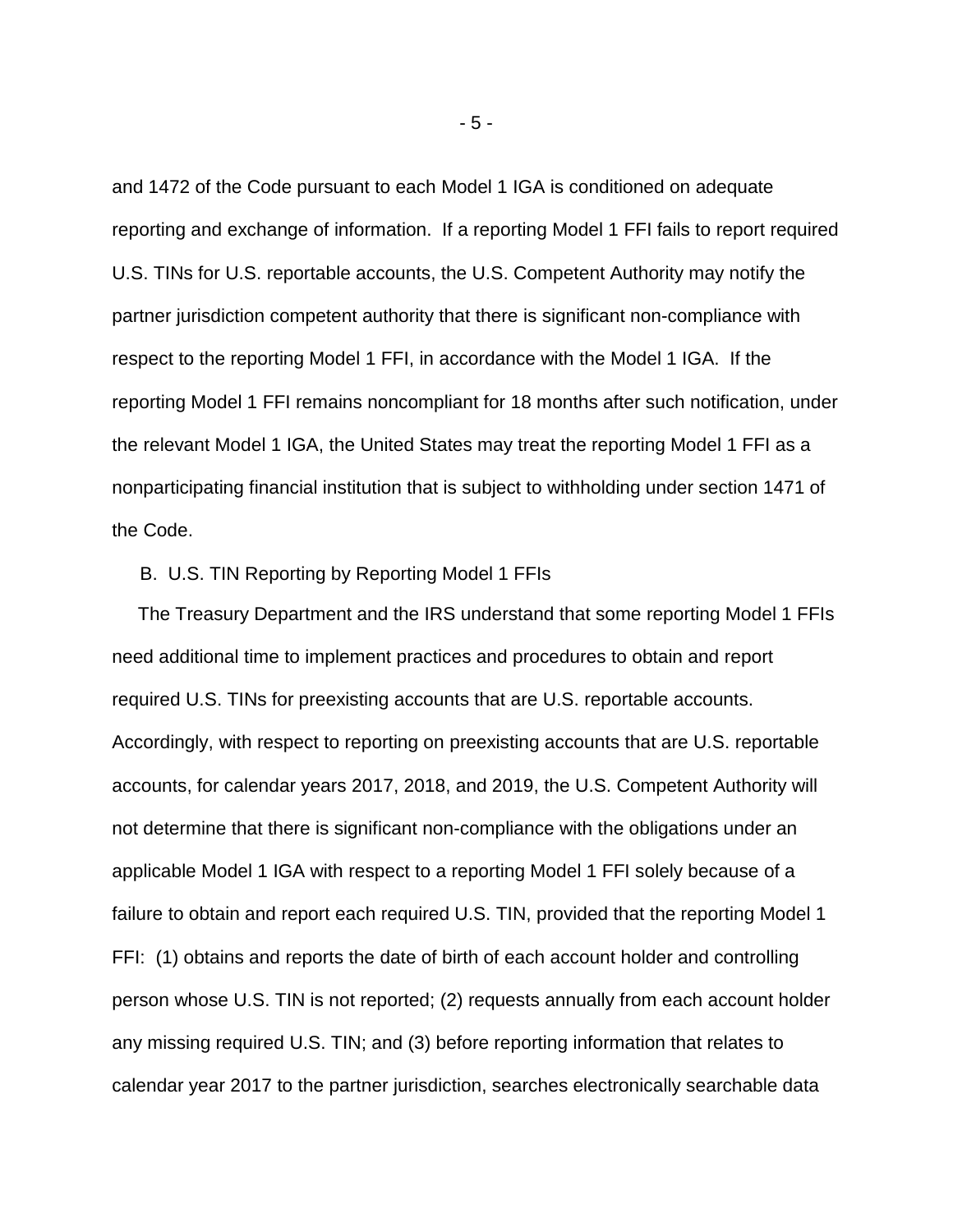maintained by the reporting Model 1 FFI for any missing required U.S. TINs. The IRS expects to provide further instructions regarding appropriate reporting for the TIN data element for preexisting accounts that are U.S. reportable accounts with missing required U.S. TINs.

 Reporting Model 1 FFIs should implement practices and procedures promptly to ensure that financial accounts are documented in accordance with the applicable Model 1 IGA and that U.S. reportable accounts are adequately and timely reported in future years. Nothing in this Notice affects a reporting Model 1 FFI's obligations under chapter 3 or 61 with respect to a reportable amount or reportable payment.

# IV. REQUIREMENT TO OBTAIN AND REPORT FOREIGN TINS AND DATES OF BIRTH

#### A. Background

 Before the temporary chapter 3 regulations were published, the instructions for Forms W-8BEN and W-8BEN-E and the Instructions for the Requester of Forms W-8BEN, W-8BEN-E, W-8ECI, W-8EXP, and W-8IMY outlined circumstances under which the person providing the form was required to provide a Foreign TIN and, for an individual, a date of birth. The instructions for Form 1042-S, "Foreign Person's U.S. Source Income Subject to Withholding," for calendar years 2014, 2015, and 2016 described circumstances under which certain withholding agents were required to report these additional items of information on Form 1042-S.

 The temporary chapter 3 regulations provide additional changes to the temporary coordination regulations that modified the due diligence and reporting obligations of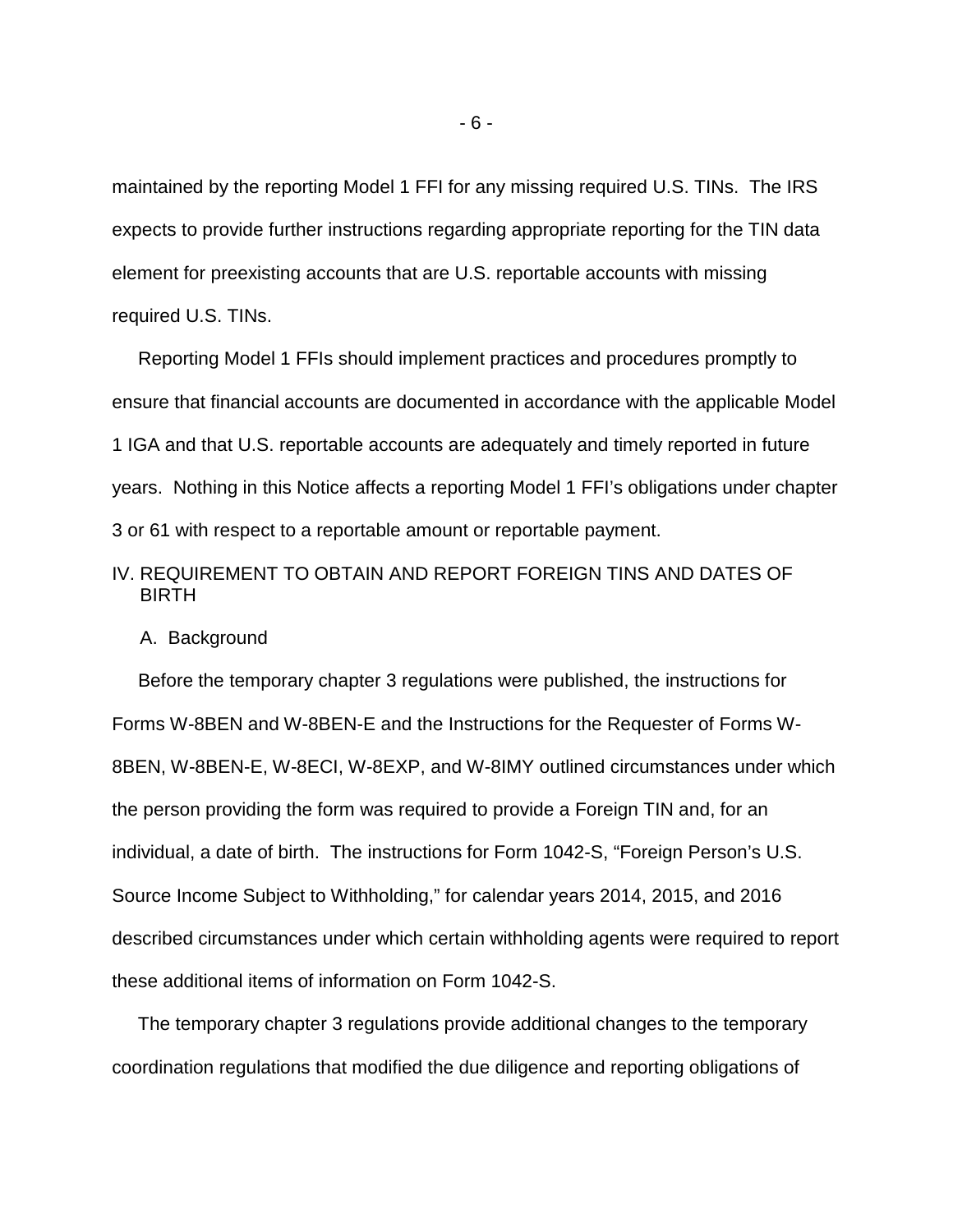withholding agents. In particular, the temporary chapter 3 regulations generally incorporate the requirement from the aforementioned form instructions for certain withholding agents to obtain and report the Foreign TINs of their account holders and, in the case of an individual account holder, a date of birth. These revisions were made to ensure, in part, that the IRS would have adequate information about foreign account holders to facilitate the exchange of foreign account holder information pursuant to an agreement authorizing or requiring the exchange of such information. Section 1.1441- 1T(e)(2)(ii)(B) provides that, beginning January 1, 2017, a beneficial owner withholding certificate provided to document an account maintained at a U.S. branch or office of a withholding agent that is a financial institution is required to contain the account holder's Foreign TIN and, in the case of an individual account holder, the account holder's date of birth in order for the withholding agent to treat the withholding certificate as valid. For withholding certificates associated with payments made on or after January 1, 2018, an account holder that does not provide a Foreign TIN must provide a reasonable explanation for its absence in order for the withholding certificate not to be considered invalid under §1.1441-1T(e)(2)(ii)(B). The temporary chapter 3 regulations also provide that if the withholding certificate does not contain the account holder's date of birth and the withholding agent has the date of birth in its files, the withholding certificate will not be considered invalid.

 For calendar year 2017, the instructions for Form 1042-S provide that a withholding agent that is a U.S. office or branch of a financial institution is required to report on

- 7 -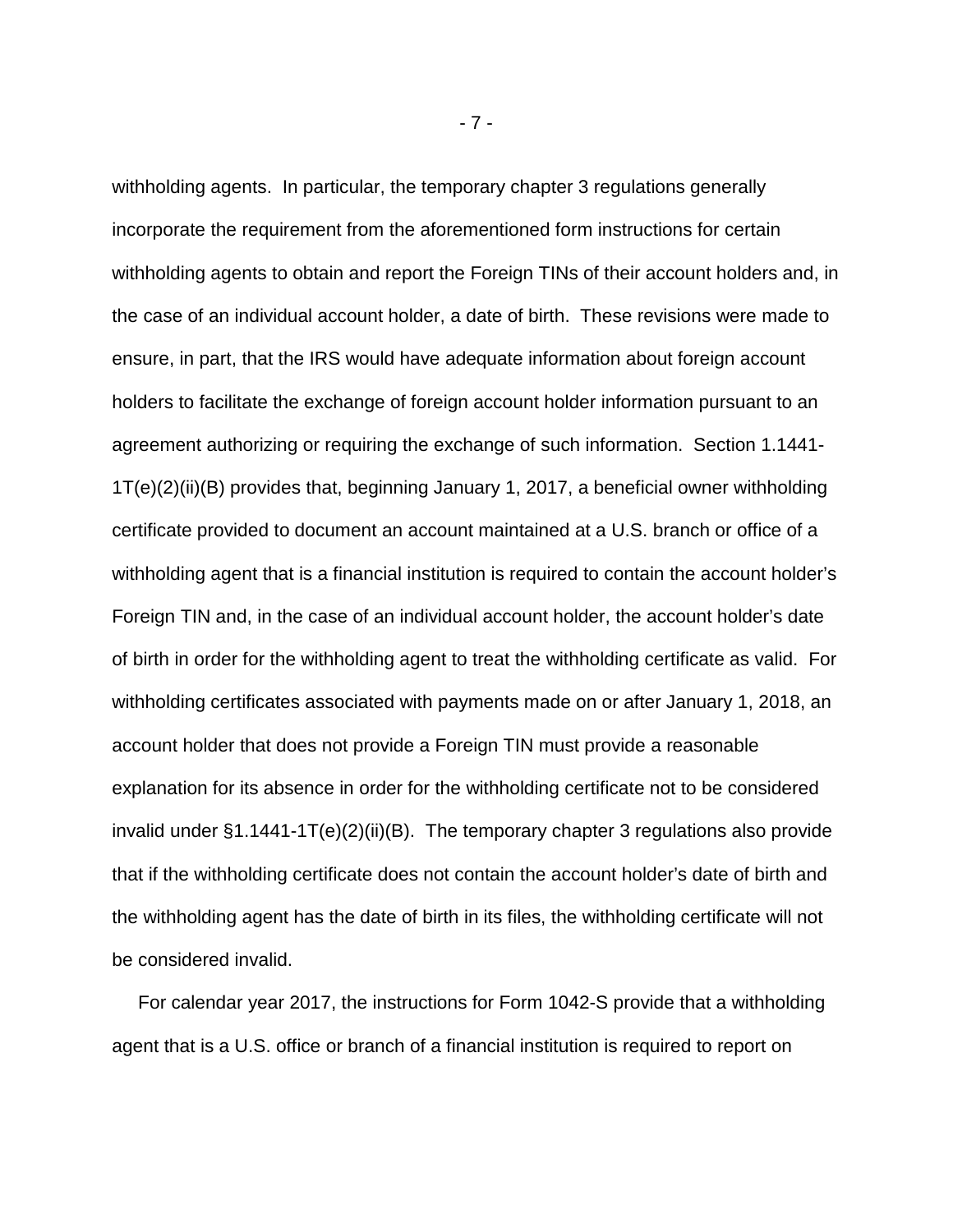Form 1042-S a recipient's Foreign TIN when the recipient has furnished documentation that provides a Foreign TIN. The instructions provide that, beginning for the 2017 calendar year, the withholding agent is also required to report on Form 1042-S an individual recipient's date of birth when the recipient has furnished documentation that provides a date of birth or the recipient's date of birth is identified in any of the withholding agent's files.

B. Revised Scope and Phased-In Timeline of Requirements for Certain Withholding Agents to Obtain and Report the Foreign TIN and Date of Birth of Account **Holders** 

 After the publication of the temporary chapter 3 regulations, the Treasury Department and the IRS received comments from withholding agents regarding the difficulty in obtaining and reporting Foreign TINs and dates of birth from account holders in the time provided. In response to these comments, the Treasury Department and the IRS intend to amend the temporary chapter 3 regulations to narrow the circumstances in which a Foreign TIN and date of birth are required, as described in sections IV.B.1 and IV.B.2 of this Notice; to provide exceptions from the Foreign TIN requirement for certain account holders, as described in section IV.B.3 of this Notice; and to provide a phase-in of the rules for obtaining a Foreign TIN, as described in section IV.B.4 of this Notice. In addition, the Treasury Department and the IRS intend to amend the temporary chapter 3 regulations to provide relief from obtaining a date of birth with respect to certain withholding certificates signed before January 1, 2018, as described in section IV.B.5 of this Notice.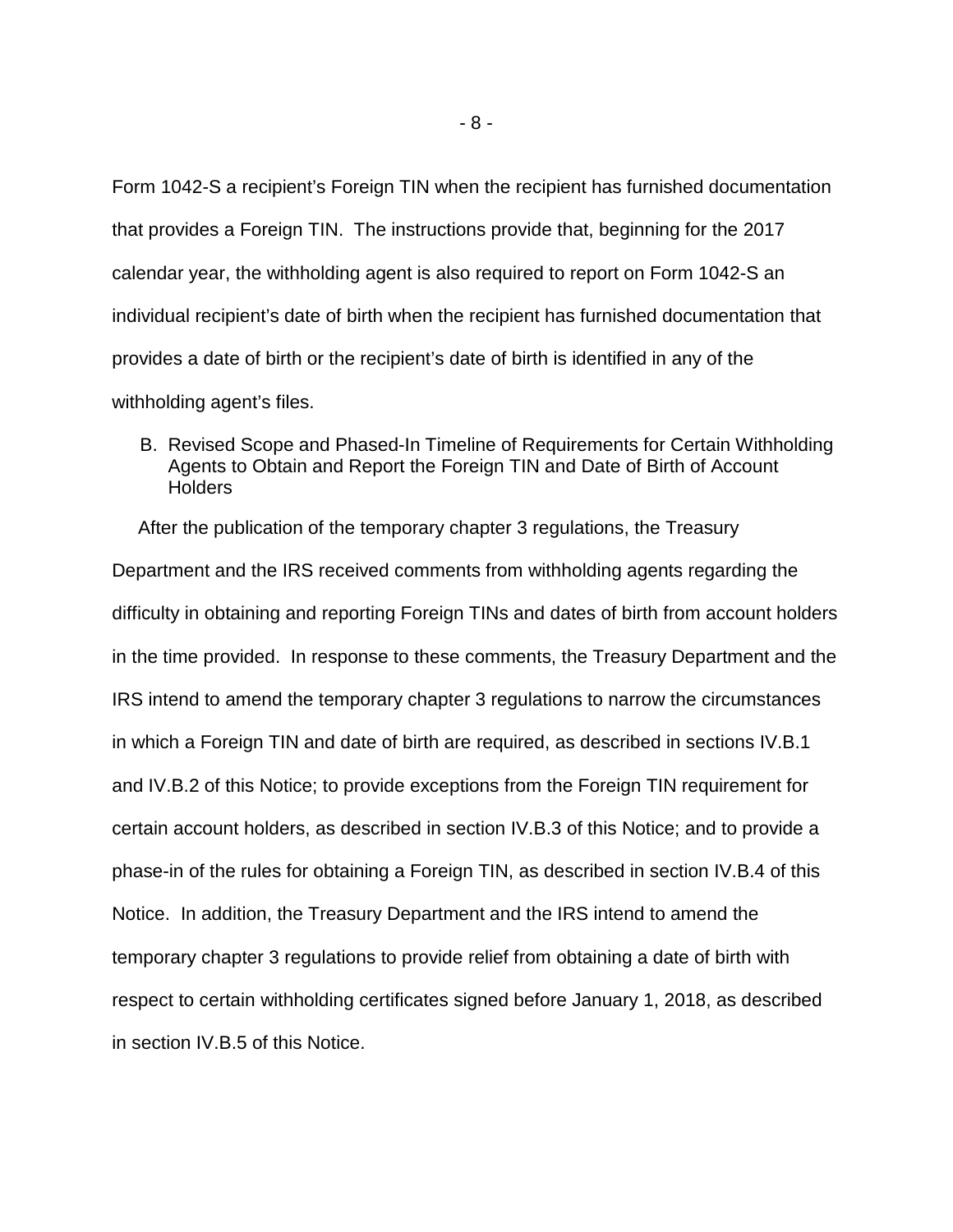For purposes of this section IV, the term "withholding certificate" means Forms W-8BEN, W-8BEN-E, W-8ECI, W-8EXP and, with respect to a qualified intermediary acting as a qualified derivatives dealer (QDD) claiming treaty benefits for dividends, Form W-8IMY. The term "withholding agent" when used in this section IV refers to a withholding agent that is a U.S. branch or office of a financial institution (as defined in section IV.B.1 of this Notice).

1. Accounts and Financial Institutions to Which §1.1441-1T(e)(2)(ii)(B) Applies The Treasury Department and the IRS intend to amend §1.1441-1T(e)(2)(ii)(B) to clarify that the term "account holder" has the meaning described in §1.1471-5(a)(3) and that the term "account" means a financial account, as defined in §1.1471-5(b) (substituting "U.S. office or branch of a financial institution" for "FFI"). In addition, the Treasury Department and the IRS intend to amend §1.1441-1T(e)(2)(ii)(B) to clarify that the term "financial institution" means an entity that is a depository institution, custodial institution, investment entity, or a specified insurance company, each as defined in §1.1471-5(e).

2. Payments to Which §1.1441-1T(e)(2)(ii)(B) Applies

 Section 1.1441-1T(e)(2)(ii)(B) provides that a Foreign TIN (or a reasonable explanation for why the account holder has not been issued a Foreign TIN) and a date of birth (for an individual) are required for withholding certificates associated with "payments," which includes any payments under sections 1441 through 1446, chapter 4, and chapter 61 (due to references in those sections and chapters to beneficial owner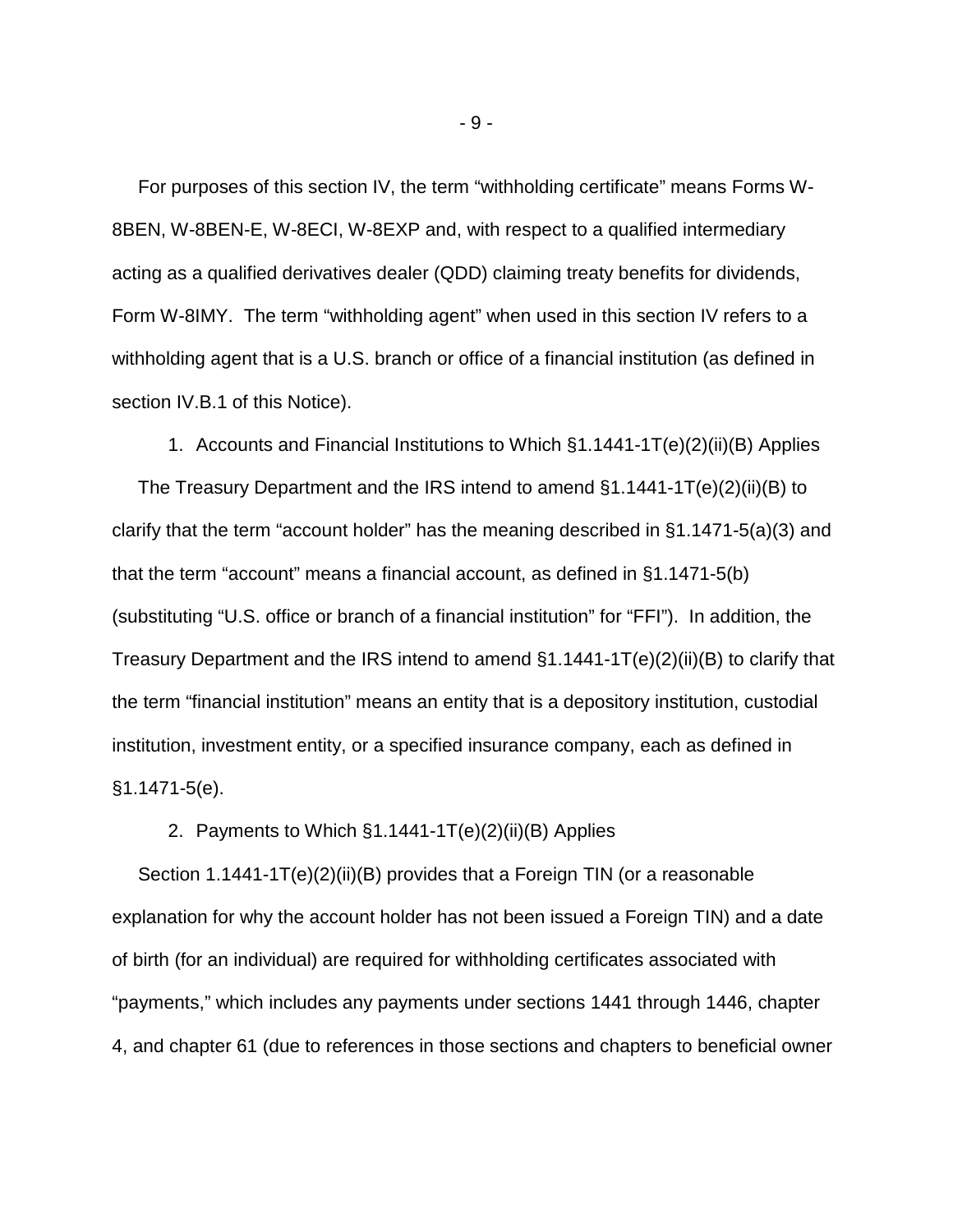withholding certificates used to establish foreign status). The Treasury Department and the IRS believe that it is not necessary for a withholding agent to obtain a Foreign TIN (or a reasonable explanation for why the account holder has not been issued a Foreign TIN) or (for an individual) a date of birth on a withholding certificate that the withholding agent obtains solely to avoid Form 1099 reporting and backup withholding or in other cases where a payment associated with a withholding certificate is not otherwise subject to reporting on Form 1042-S. Therefore, the Treasury Department and the IRS intend to amend  $\S1.1441 - 1T(e)(2)(ii)(B)$  to limit its scope for this purpose such that a withholding certificate is required to be treated as invalid under §1.1441-1T(e)(2)(ii)(B) only for payments of U.S. source income reportable on Form 1042-S (before the application of  $\S1.1441 - 1T(e)(2)(ii)(B)$ . Due to this limitation, a withholding agent will not, for example, be required to withhold under section 3406 on gross proceeds paid to an individual account holder as a result of the application of the section 1441 presumption rules when the account holder provides a withholding certificate that is valid but for the absence of a Foreign TIN and the account holder's date of birth.

- 3. Exceptions from Foreign TIN Requirement for Certain Accounts
	- i. Accounts Held by Residents in Jurisdictions With Which the United States Does Not Have an Agreement Relating to the Exchange of Tax Information in Force

 The Treasury Department and the IRS intend to amend the temporary chapter 3 regulations to provide that a withholding agent is not required to obtain a Foreign TIN (or a reasonable explanation for why an account holder has not been issued a Foreign TIN) for an account held by a resident in a jurisdiction that does not have in effect with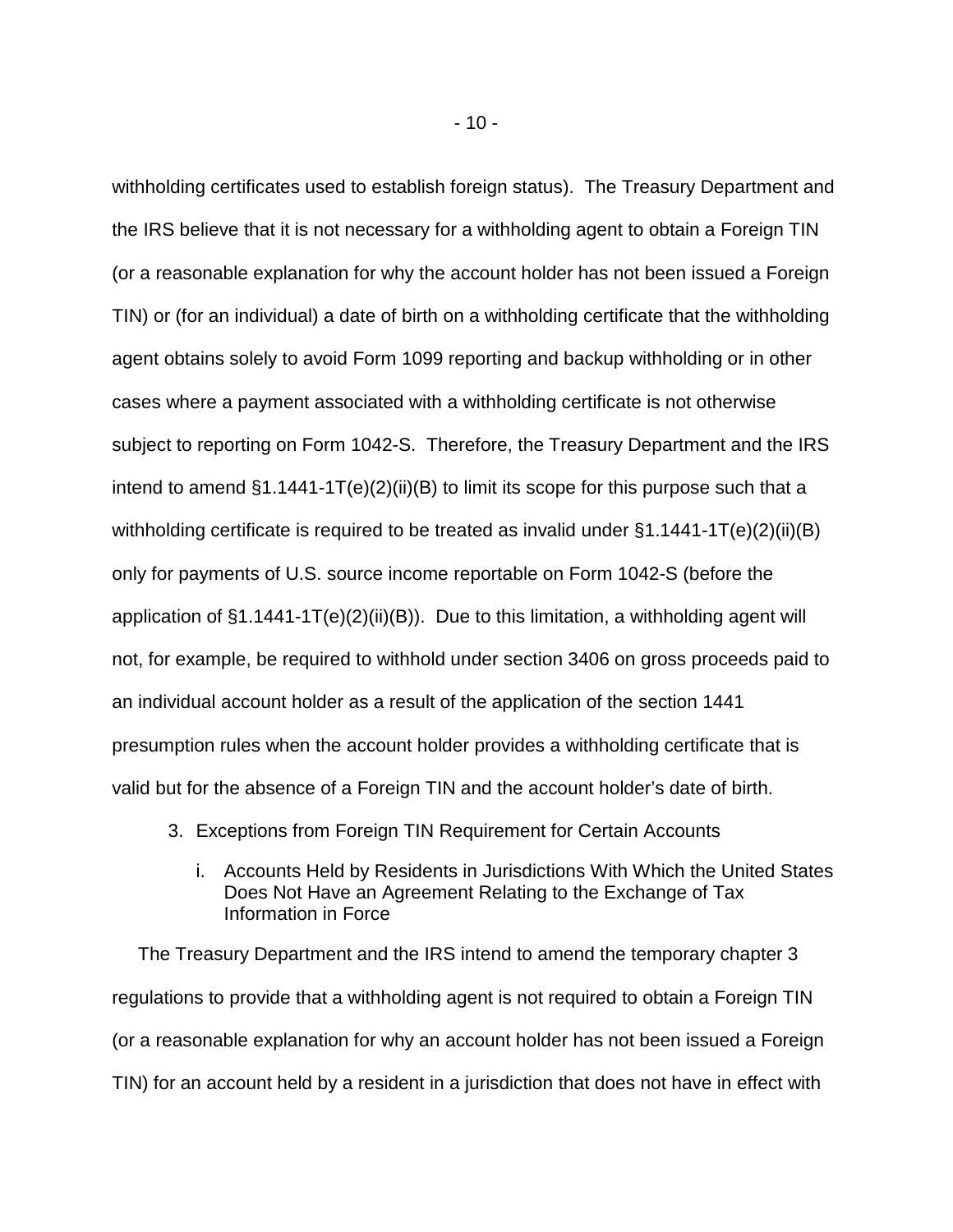the United States an income tax or other convention or bilateral agreement relating to the exchange of tax information within the meaning of section 6103(k)(4) of the Code pursuant to which the United States agrees to provide, as well as receive, tax information. This limitation is consistent with the limitation on the information reporting requirement in §1.6049-8(a) on U.S. source deposit interest paid to nonresident alien individuals. A list of jurisdictions that a withholding agent is required to reference for purposes of the limitation on reporting under §§1.6049-8(a) and 1.1441-1T(e)(2)(ii)(B) (as revised in accordance with this Notice) is published in section 3 of Revenue Procedure 2014-64, 2014-53 I.R.B. 1022, as supplemented by Revenue Procedure 2016-56, 2016-52 I.R.B. 920, and which may be further updated in future published guidance. If the Treasury Department and the IRS further supplement the list of jurisdictions in section 3 of Revenue Procedure 2014-64, subject to the limitations described in this Notice, a withholding agent must obtain the Foreign TIN (or a reasonable explanation for why an account holder has not been issued a Foreign TIN) of each account holder resident in any such jurisdiction before the time for filing Form 1042-S (with any applicable extension) for the calendar year following the calendar year in which the jurisdiction is added to the list.

# ii. Accounts Held by Residents in Jurisdictions That Do Not Issue Foreign TINs

 The Treasury Department and the IRS intend to amend §1.1441-1T(e)(2)(ii)(B) to provide that a withholding agent is not required to obtain a Foreign TIN (or a reasonable explanation for why an account holder has not been issued a Foreign TIN) for an

- 11 -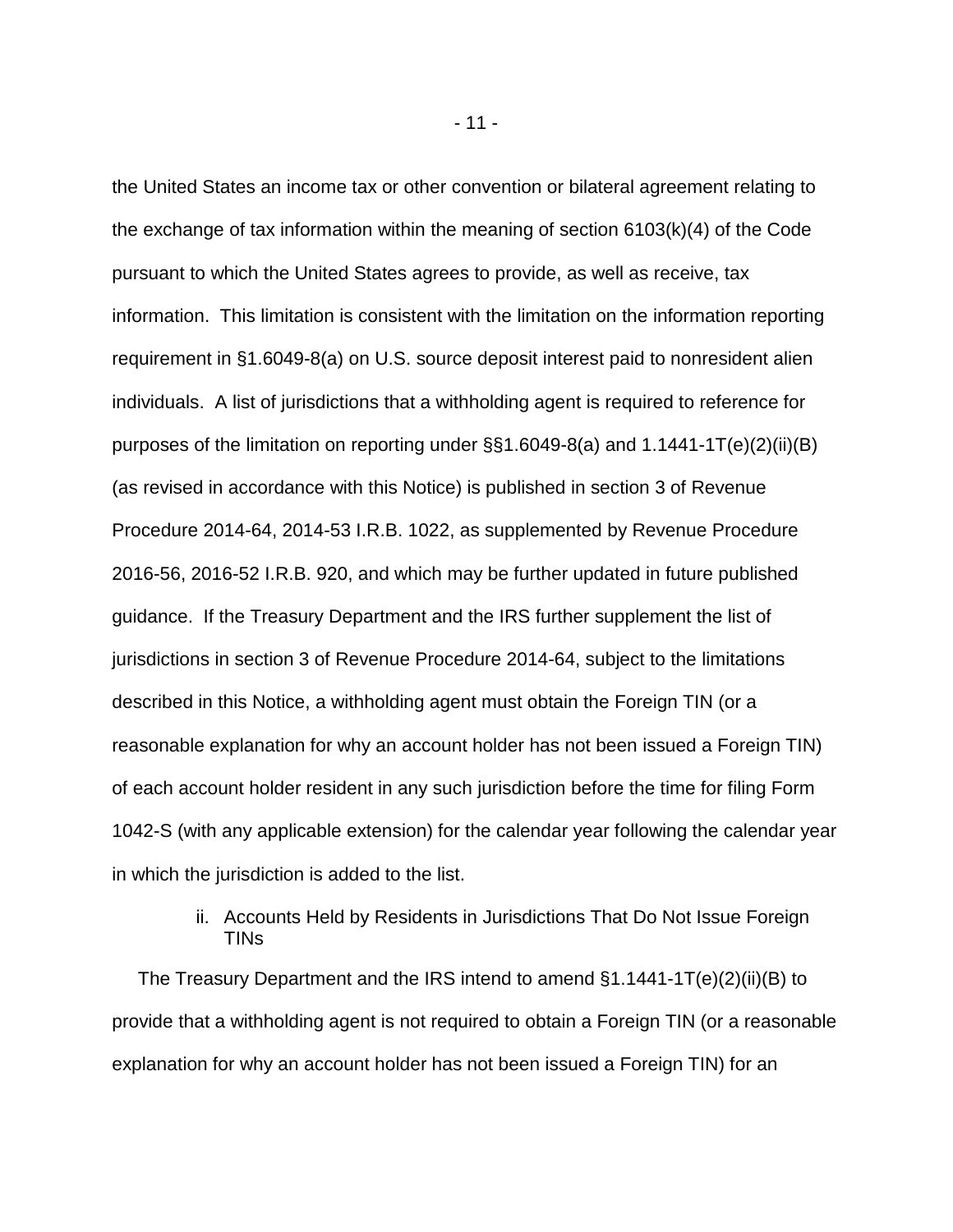account held by a resident of a jurisdiction that has been identified by the IRS on a list of jurisdictions that do not issue Foreign TINs to their residents. A list of such jurisdictions (when made available) may be viewed at [www.irs.gov/FATCA.](http://www.irs.gov/FATCA) As of the date of this Notice, the following jurisdictions have been identified as ones that do not issue Foreign TINs to residents and that will be included on the list:

Bermuda

British Virgin Islands

Cayman Islands

 Taxpayers may rely on the jurisdictions identified above for purposes of this Notice. The IRS intends to update this list to add jurisdictions that do not issue Foreign TINs (after consultation with the competent authority of any such additional jurisdiction), including in response to taxpayer comments that identify additional jurisdictions that do not issue Foreign TINs. The list maintained by the IRS of jurisdictions that do not issue Foreign TINs to residents will also be updated if a jurisdiction included on the list begins to issue Foreign TINs to its residents.

> iii. Accounts Held by a Government, International Organization, Foreign Central Bank of Issue, or Resident of a U.S. Territory

 The Treasury Department and the IRS intend to amend §1.1441-1T(e)(2)(ii)(B) to provide that a withholding agent is not required to obtain an account holder's Foreign TIN (or a reasonable explanation for why the account holder has not been issued a Foreign TIN) if the withholding agent has obtained an otherwise valid withholding certificate on which it can rely under the section 1441 regulations to treat the account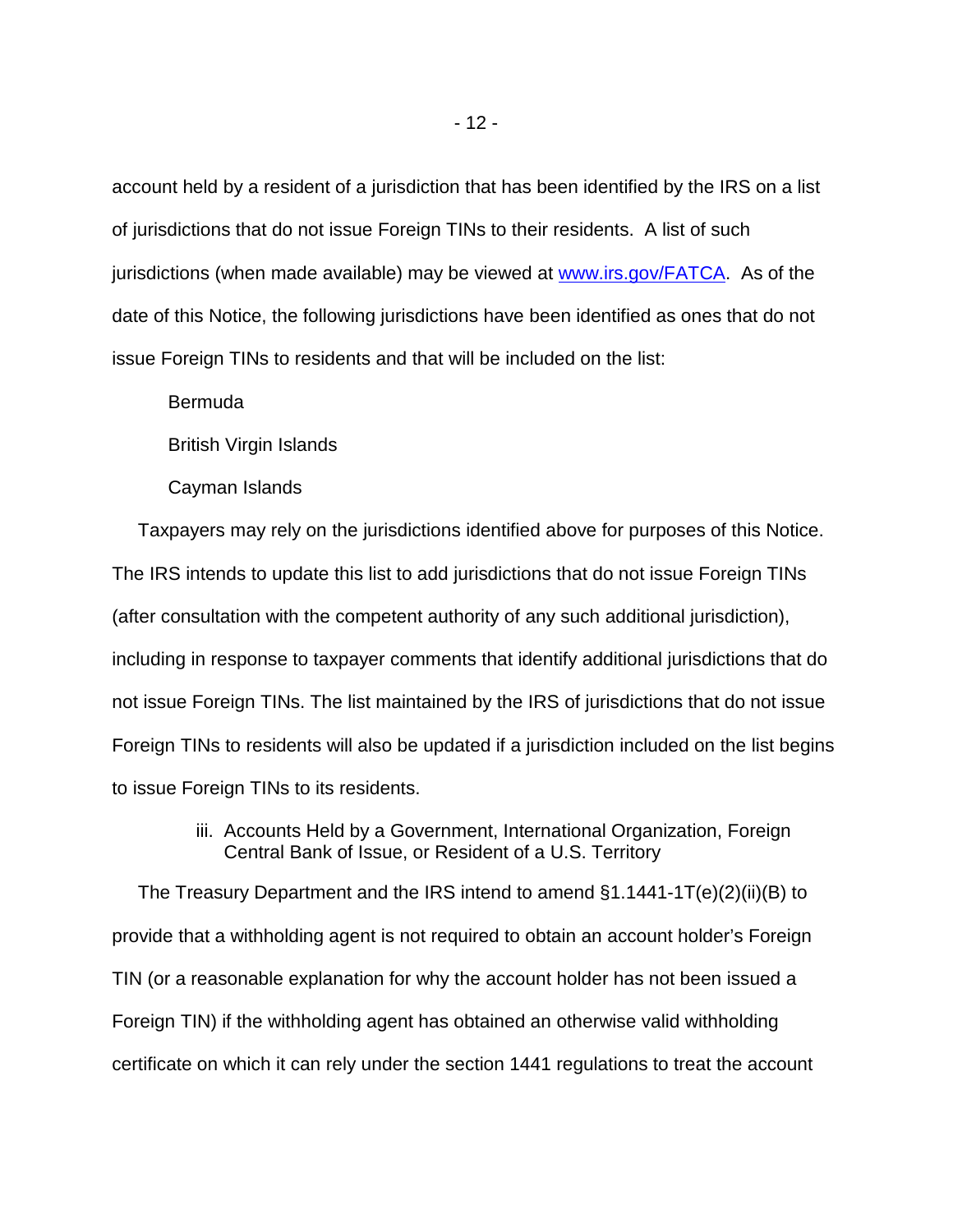holder as a government, an international organization, a foreign central bank of issue, or a resident of a U.S. territory.

4. Phase-In of Requirement to Obtain a Foreign TIN Under §1.1441- 1T(e)(2)(ii)(B)

 The Treasury Department and the IRS intend to amend the temporary chapter 3 regulations to provide additional time for a withholding agent to comply with the requirement to obtain a Foreign TIN. As described in more detail below, this section IV.B.4 describes how the requirement to obtain a Foreign TIN under the temporary chapter 3 regulations will be phased in over a period ending on December 31, 2019.

 Section IV.B.4.i of this Notice provides rules that will apply to withholding certificates signed on or after January 1, 2018, including rules for determining whether a withholding agent may rely on a Foreign TIN provided on a withholding certificate. Sections IV.B.4.ii, iii, and iv of this Notice generally provide rules for determining the validity of a withholding certificate without a Foreign TIN (or a reasonable explanation for why the account holder was not issued a Foreign TIN) signed before January 1, 2018, during the phase-in period. Section IV.B.4.v of this Notice provides an alternative procedure for obtaining a Foreign TIN (or a reasonable explanation for why the account holder was not issued a Foreign TIN) for a withholding certificate signed before January 1, 2018. If a withholding agent obtains the account holder's Foreign TIN (or a reasonable explanation for why the account holder was not issued a Foreign TIN) in accordance with the alternative procedure (rather than obtaining a new withholding certificate), an otherwise valid withholding certificate will remain valid after the end of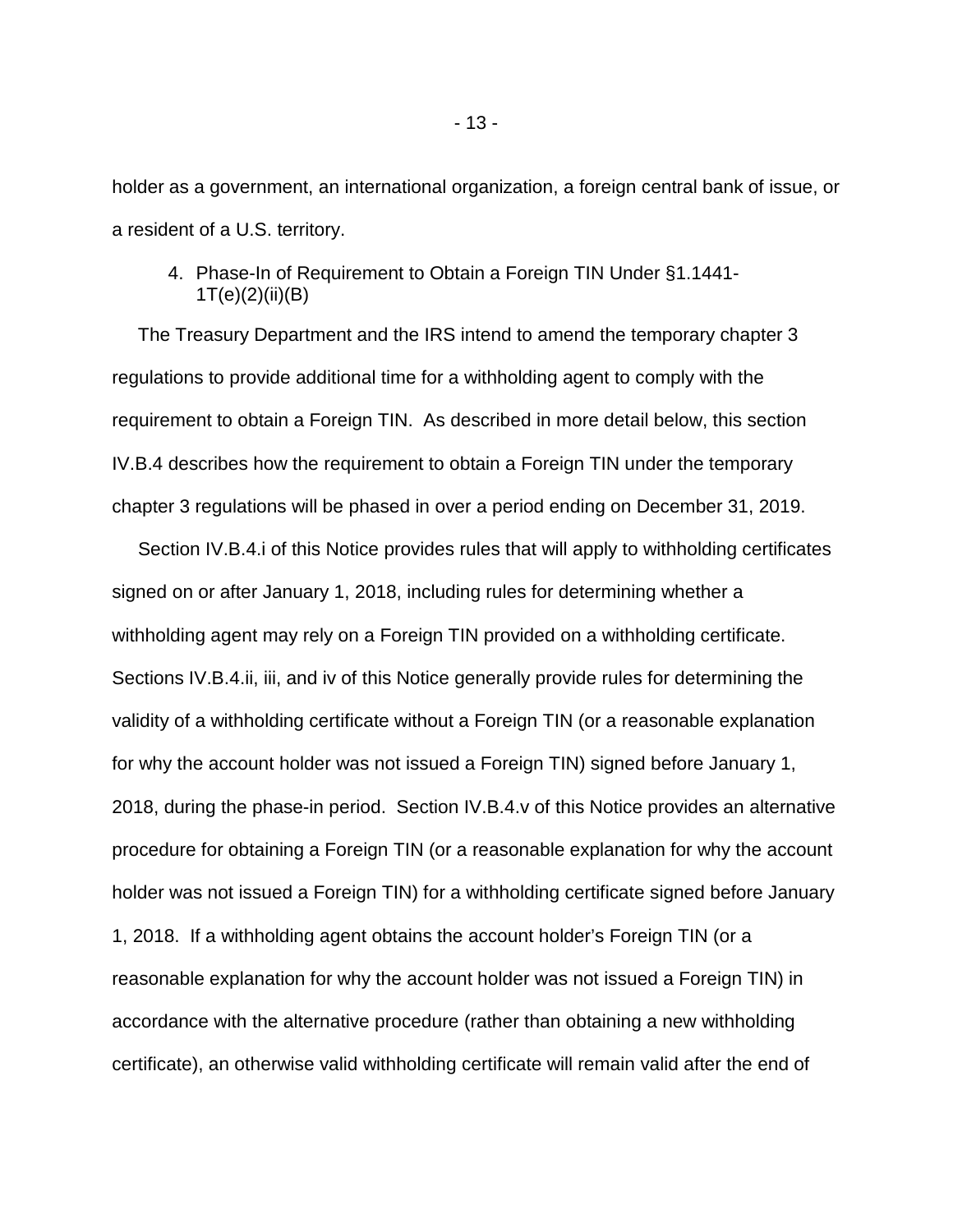the phase-in period until the earlier of when its validity period ends or it otherwise becomes invalid.

i. Withholding Certificates Signed On or After January 1, 2018

 The Treasury Department and the IRS intend to amend the temporary chapter 3 regulations to provide that a withholding certificate signed on or after January 1, 2018, by an account holder (other than an account holder excepted under section IV.B.3 of this Notice) to document an account maintained at a U.S. branch or office of a withholding agent must contain a Foreign TIN (or a reasonable explanation for why the account holder was not issued a Foreign TIN).

 The Treasury Department and the IRS also intend to amend the temporary chapter 3 regulations to provide that a withholding agent may rely on the account holder's Foreign TIN unless the withholding agent has actual knowledge or reason to know (as described in §1.1441-7(b)(2)) that the Foreign TIN is incorrect. Therefore, a withholding agent will not be required to validate the format or other specifications of the Foreign TIN against the applicable jurisdiction's TIN system. For purposes of §1.1441-1(e)(4)(ii)(D) (prescribing the requirements for a change in circumstances), a withholding agent's reason to know that a Foreign TIN is incorrect will include a notification from the account holder of a new residence address outside the jurisdiction provided on the withholding certificate.

 The temporary chapter 3 regulations provide that if an account holder does not have a Foreign TIN, the account holder is required to provide a reasonable explanation for its absence (for example, that the jurisdiction of residence does not issue TINs). This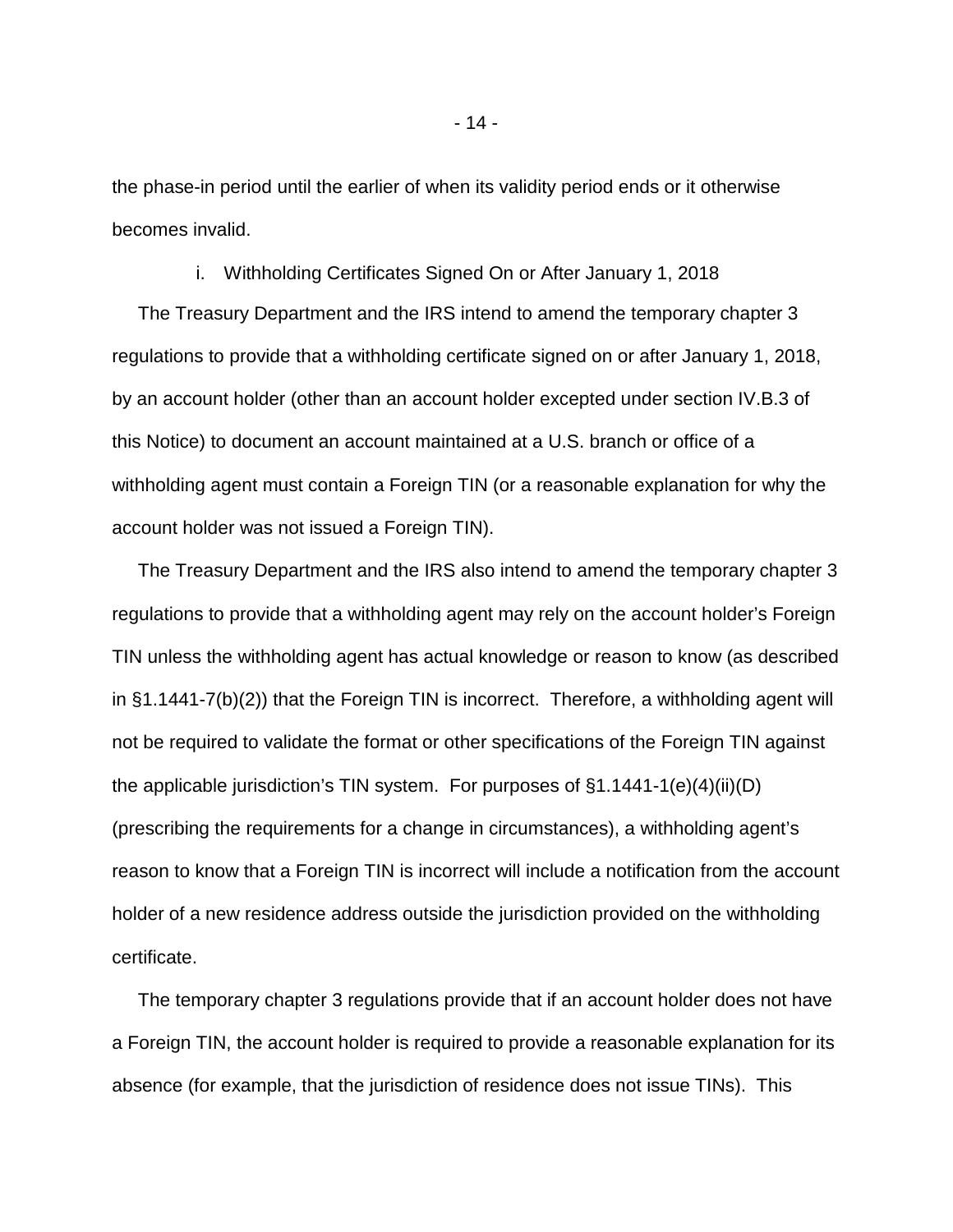requirement will be clarified in the regulations to specify that the reasonable explanation must address why the account holder was not issued a Foreign TIN to the extent provided in the instructions for, as applicable, Forms W-8BEN, W-8BEN-E, W-8ECI, W-8EXP, and, for a QDD claiming treaty benefits for dividends, Form W-8IMY. Those instructions have each been amended (with revision dates of June or July 2017) to provide that a reasonable explanation for why an account holder was not issued a Foreign TIN is a statement that the account holder is not legally required to obtain a Foreign TIN. If an account holder provides an explanation other than the one described in those instructions, the withholding agent must determine whether the explanation is reasonable. A withholding agent will be permitted to rely on a reasonable explanation unless it has actual knowledge that the account holder has a Foreign TIN.

 In addition, if a withholding agent maintains an account on December 31, 2017, that is documented with a valid withholding certificate as of that date, the withholding agent's reason to know that a Foreign TIN is incorrect, or actual knowledge that an account holder has a Foreign TIN despite providing an explanation, is limited to electronically searchable information (as defined in §1.1471-1(b)(38)) that is in the withholding agent's files.

ii. Withholding Certificates for Payments Made Before January 1, 2018

 The Treasury Department and the IRS intend to amend the temporary chapter 3 regulations to provide that an otherwise valid withholding certificate will not be treated as invalid for payments made to the account holder before January 1, 2018, solely

- 15 -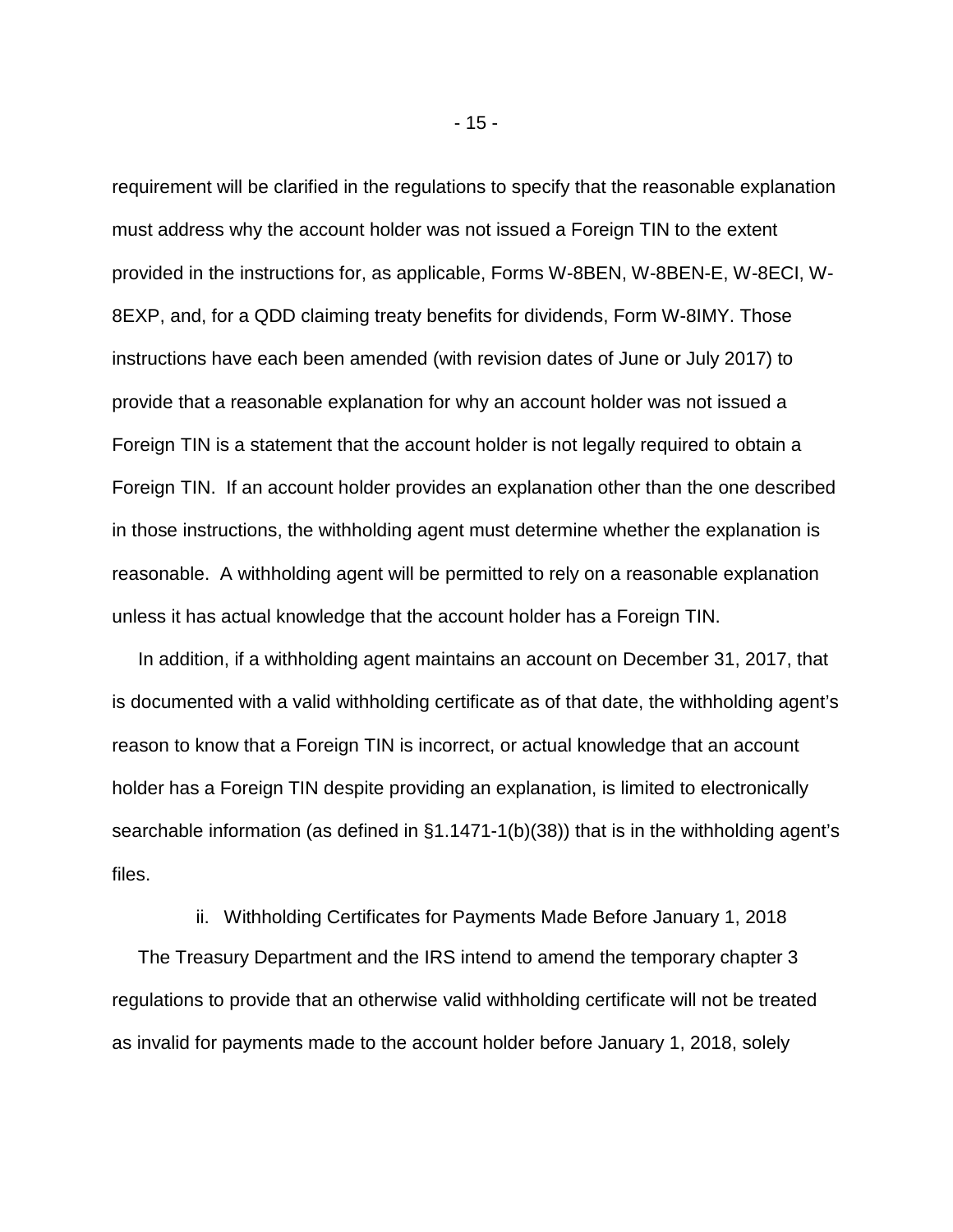because the withholding certificate does not include the account holder's Foreign TIN (or a reasonable explanation for why the account holder was not issued a Foreign TIN).

# iii. Withholding Certificates Signed Before January 1, 2018, That Have a Three-Year Validity Period

 The Treasury Department and the IRS intend to amend the temporary chapter 3 regulations to provide that an otherwise valid withholding certificate signed before January 1, 2018, that has a three-year validity period under §§1.1441-1(e)(4)(ii)(A) and 1.1471-3(c)(6)(ii)(A) will not be treated as invalid for payments made on or after January 1, 2018, solely because the withholding certificate does not include the account holder's Foreign TIN (or a reasonable explanation for why the account holder was not issued a Foreign TIN), until the time provided in this section IV.B.4.iii. Such a withholding certificate will be treated as invalid for purposes of this section IV.B.4.iii for payments made after the earlier of (1) December 31, 2019; (2) the expiration date of the validity period of the withholding certificate; or (3) if applicable, the date when a change in circumstances requiring a revised withholding certificate occurs. However, for payments made after December 31, 2019, a withholding agent may rely on the alternative procedure described in section IV.B.4.v of this Notice to obtain a Foreign TIN (or reasonable explanation).

# iv. Withholding Certificates Signed Before January 1, 2018, That Have an Indefinite Validity Period

 The Treasury Department and the IRS intend to amend the temporary chapter 3 regulations to provide that an otherwise valid withholding certificate signed before January 1, 2018, that is indefinitely valid under §§1.1441-1(e)(4)(ii)(B) and 1.1471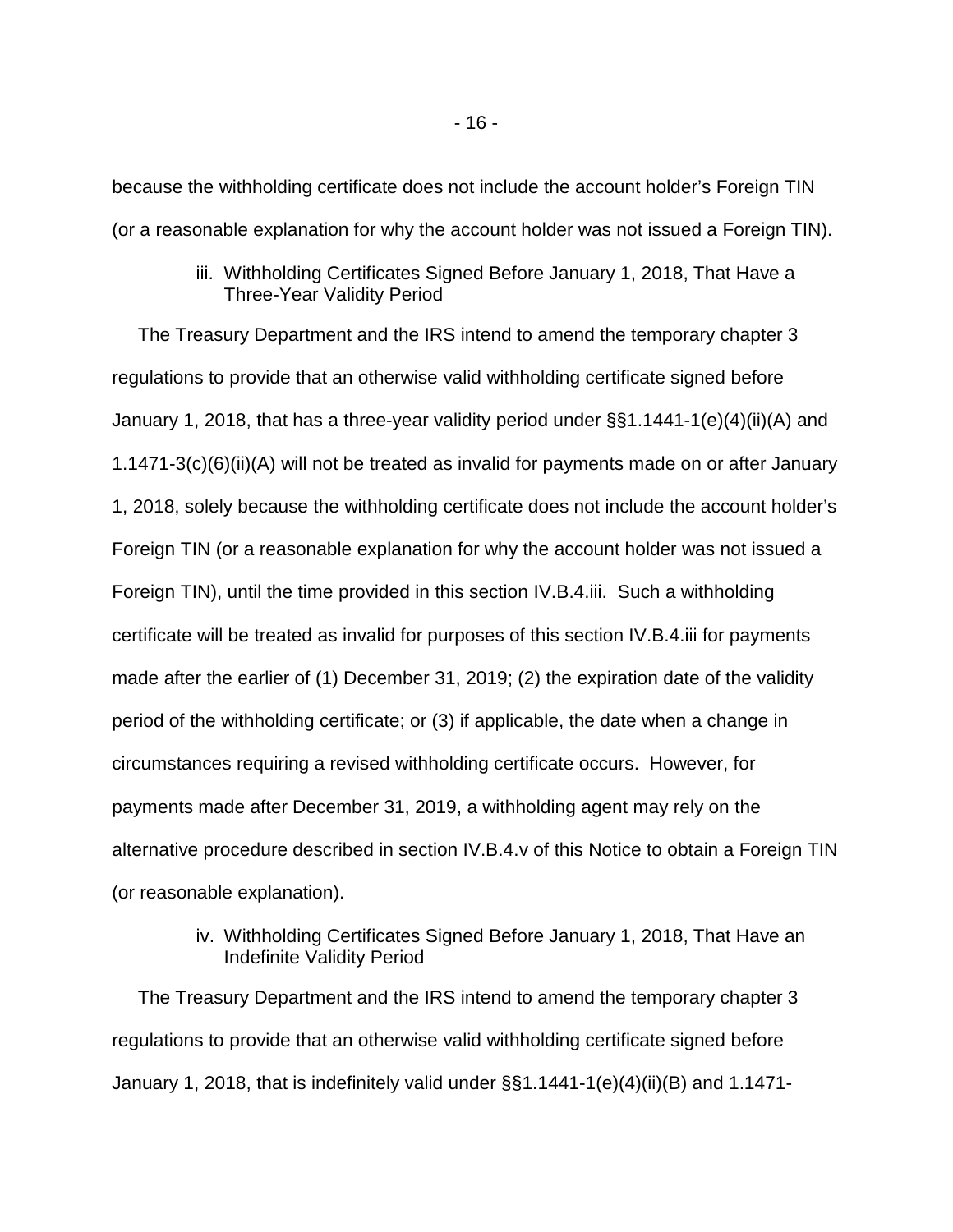3(c)(6)(ii)(B) will not be treated as invalid for payments made on or after January 1, 2018, solely because the withholding certificate does not include the account holder's Foreign TIN (or a reasonable explanation for why the account holder was not issued a Foreign TIN), until the time provided in this section IV.B.4.iv. Such a withholding certificate will be treated as invalid for purposes of this section IV.B.4.iv for payments made after the earlier of (1) December 31, 2019, or (2) if applicable, the date when a change in circumstances requiring a revised withholding certificate occurs. However, for payments made after December 31, 2019, a withholding agent may rely on the alternative procedure described in section IV.B.4.v of this Notice to obtain a Foreign TIN (or reasonable explanation).

# v. Alternative Procedure for Obtaining and Associating Foreign TINs with Withholding Certificates Signed Before January 1, 2018

 An otherwise valid withholding certificate that does not include the account holder's Foreign TIN (or a reasonable explanation for why the account holder was not issued a Foreign TIN) signed before January 1, 2018, will continue to remain valid for payments made after December 31, 2019, if the withholding agent (1) obtains from the account holder its Foreign TIN (or a reasonable explanation for why the account holder was not issued a Foreign TIN) on a written statement (including a written statement transmitted by email) that the withholding agent associates with the account holder's withholding certificate; or (2) otherwise has the account holder's Foreign TIN in the withholding agent's files and the withholding agent associates the account holder's Foreign TIN with the account holder's withholding certificate. Notwithstanding the preceding sentence,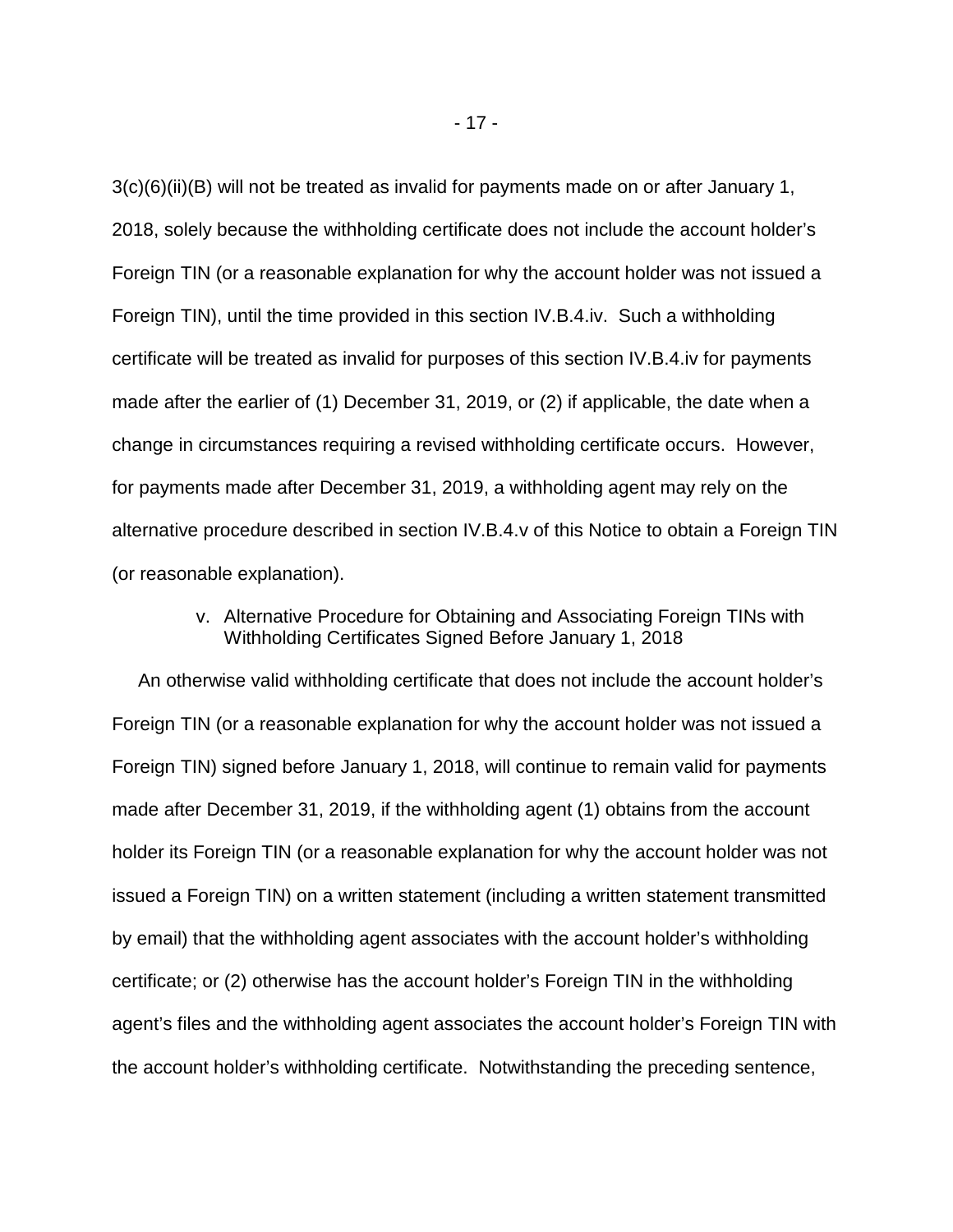an otherwise valid withholding certificate signed before January 1, 2018, that does not include the account holder's Foreign TIN (or reasonable explanation) ceases to be valid for payments made after the earlier of the expiration date of the validity period of such withholding certificate (in the case of a withholding certificate with a three-year validity period) or the date when a withholding agent determines that a revised withholding certificate is otherwise required (if applicable), and the withholding agent must obtain on a new withholding certificate the account holder's Foreign TIN (or reasonable explanation). A withholding agent's reliance on a Foreign TIN (or a reasonable explanation for why the account holder was not issued a Foreign TIN) obtained pursuant to the alternative procedure is subject to the standards of knowledge described in section IV.B.4.i of this Notice for a withholding certificate.

#### 5. Requirement to Obtain Date of Birth

 The temporary chapter 3 regulations provide that an otherwise valid withholding certificate that does not contain the account holder's date of birth will not be considered invalid if the withholding agent has the account holder's date of birth in its files. The Treasury Department and the IRS intend to amend the temporary chapter 3 regulations to provide an exception to this requirement such that an otherwise valid withholding certificate signed before January 1, 2018, will not be treated as invalid for payments made before January 1, 2019, to an account holder that is an individual, solely because the withholding certificate does not include the account holder's date of birth and the date of birth is not in the withholding agent's files. This allowance is provided to give

- 18 -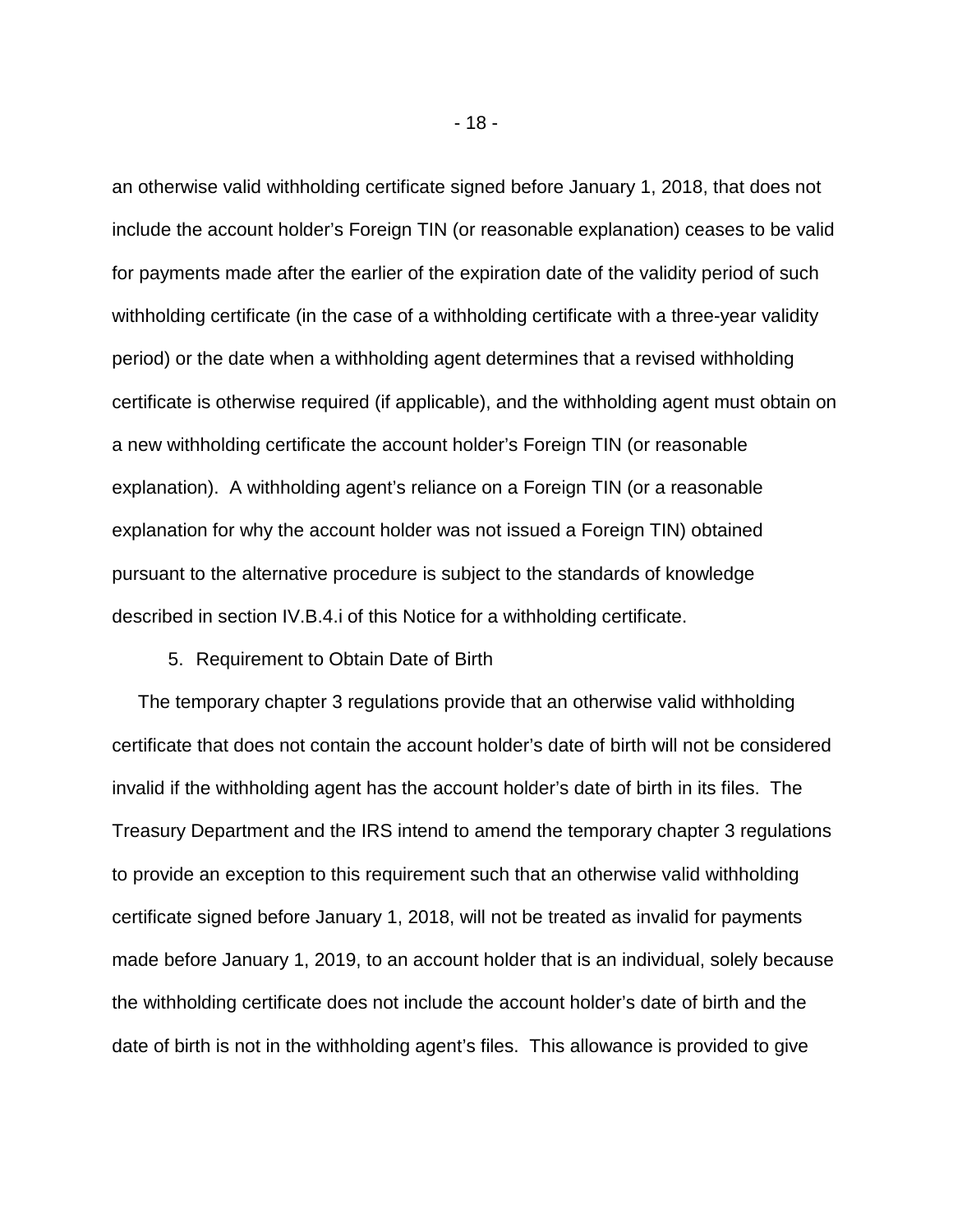withholding agents additional time to comply with the date of birth requirement for withholding certificates signed before January 1, 2018. In addition, the Treasury Department and the IRS intend to amend the temporary chapter 3 regulations to clarify that a withholding agent will be considered to have the account holder's date of birth in its files if it obtains the date of birth on a written statement (including a written statement transmitted by email) from the account holder.

C. Form 1042-S Reporting

 The IRS intends to revise the instructions for Form 1042-S to provide that, beginning with reporting for calendar year 2018, a withholding agent must report on each Form 1042-S required to be filed with respect to a financial account maintained at a U.S. branch or office of the withholding agent the account holder's Foreign TIN in any of the following cases: (1) the account holder has furnished to the withholding agent a withholding certificate that includes its Foreign TIN; (2) the withholding agent has obtained the Foreign TIN under the alternative procedure described in section IV.B.4.v of this Notice; or (3) the withholding agent has identified the account holder's Foreign TIN in any of the withholding agent's electronically searchable information (as defined in §1.1471-1(b)(38)).

 The instructions for Form 1042-S for calendar year 2017 will be revised with respect to withholding certificates furnished on or after January 1, 2017, to require the reporting of an individual account holder's date of birth if the date of birth is on the withholding certificate or is available in the withholding agent's electronically searchable information